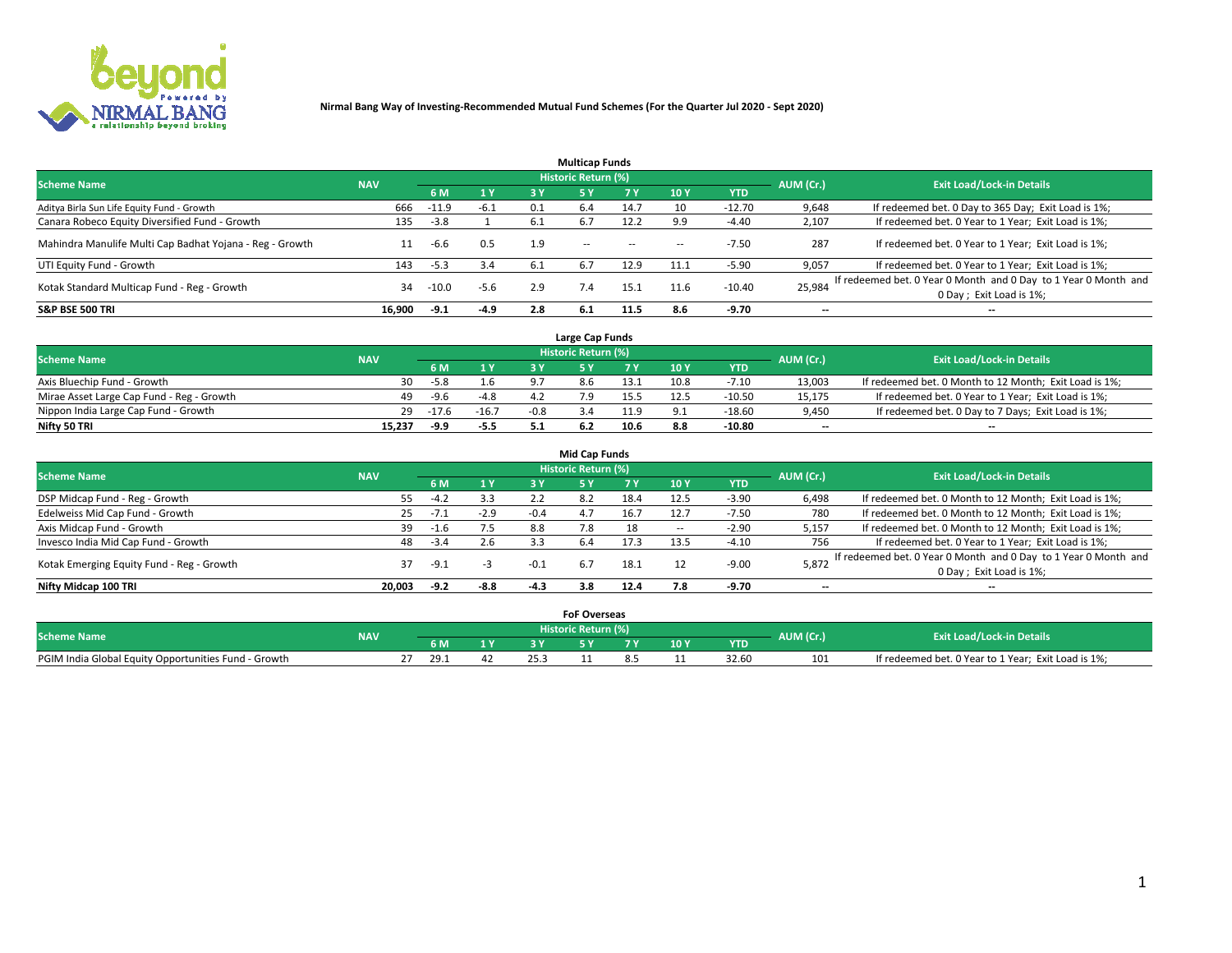

| Large & Midcap                                   |            |        |                |     |                            |      |                 |            |           |                                                      |  |  |  |  |
|--------------------------------------------------|------------|--------|----------------|-----|----------------------------|------|-----------------|------------|-----------|------------------------------------------------------|--|--|--|--|
| <b>Scheme Name</b>                               | <b>NAV</b> |        |                |     | <b>Historic Return (%)</b> |      |                 |            | AUM (Cr.) | <b>Exit Load/Lock-in Details</b>                     |  |  |  |  |
|                                                  |            | 6 M    | 1 <sup>Y</sup> | 3 V |                            |      | 10 <sup>Y</sup> | <b>YTD</b> |           |                                                      |  |  |  |  |
| Mirae Asset Emerging Bluechip Fund - Growth      | 54         | -5.5   | 2.9            |     | 11.9                       | 23.1 | $\sim$          | -6.00      | 8,808     | If redeemed bet. 0 Year to 1 Year; Exit Load is 1%;  |  |  |  |  |
| Canara Robeco Emerging Equities - Growth         | 92         | $-4.7$ | $-0.3$         |     | 8.4                        | 21.5 | 15.5            | -5.30      | 5,162     | If redeemed bet. 0 Year to 1 Year; Exit Load is 1%;  |  |  |  |  |
| Principal Emerging Bluechip Fund - Growth        | 100        | $-7.2$ | $-1.4$         |     |                            | 18   | 12.7            | $-7.70$    | 1,918     | If redeemed bet. 0 Day to 365 Days; Exit Load is 1%; |  |  |  |  |
| Invesco India Growth Opportunities Fund - Growth | 33         | $-9.7$ | $-3.2$         | 4.2 | 6.2                        |      | 10.5            | $-10.50$   | 2,285     | If redeemed bet. 0 Year to 1 Year; Exit Load is 1%;  |  |  |  |  |
| Sundaram Large and Mid Cap Fund - Reg - Growth   | 31         | -14.0  |                | 2.2 | b.1                        | 13.3 | 8.6             | $-14.90$   | 1,025     | If redeemed bet. 0 Day to 365 Days; Exit Load is 1%; |  |  |  |  |
| NIFTY Large Midcap 250 TRI                       | 6.791      | -7.9   |                |     | 6.7                        | 13.5 | 9.6             | $-8.50$    | $- -$     | $- -$                                                |  |  |  |  |

|                                                     |            |        |        |     | <b>Focused Funds</b>       |      |        |            |                          |                                                        |
|-----------------------------------------------------|------------|--------|--------|-----|----------------------------|------|--------|------------|--------------------------|--------------------------------------------------------|
| <b>Scheme Name</b>                                  | <b>NAV</b> |        |        |     | <b>Historic Return (%)</b> |      |        |            | AUM (Cr.)                | <b>Exit Load/Lock-in Details</b>                       |
|                                                     |            | 6 M    | 1 Y    |     |                            |      | 10 Y   | <b>YTD</b> |                          |                                                        |
| Axis Focused 25 Fund - Growth                       | 28         | $-6.8$ | 1.8    | 6.8 |                            | 13.8 | $\sim$ | -7.80      | 9,428                    | If redeemed bet. 0 Month to 12 Month; Exit Load is 1%; |
| ICICI Prudential Focused Equity Fund - Ret - Growth | 29         | 0.5    | $-0.8$ |     |                            | 10.7 |        | 0.80       | 614                      | If redeemed bet. 0 Year to 1 Year; Exit Load is 1%;    |
| SBI Focused Equity Fund - Growth                    | 142        | $-6.7$ | $-0.9$ |     |                            |      | 14.4   | $-7.60$    | 8,012                    | If redeemed bet. 0 Year to 1 Year; Exit Load is 1%;    |
| S&P BSE 500 TRI                                     | 16.900     | -9.1   | -4.9   |     |                            | 11.5 |        | -9.70      | $\overline{\phantom{a}}$ | $- -$                                                  |

|                              |            |         |         |                            | <b>Small Cap Funds</b> |      |        |            |           |                                                     |
|------------------------------|------------|---------|---------|----------------------------|------------------------|------|--------|------------|-----------|-----------------------------------------------------|
| <b>Scheme Name</b>           | <b>NAV</b> |         |         | <b>Historic Return (%)</b> |                        |      |        |            | AUM (Cr.) | <b>Exit Load/Lock-in Details</b>                    |
|                              |            | 6 M     | 1 Y     |                            |                        |      | $-10Y$ | <b>YTD</b> |           |                                                     |
| HDFC Small Cap Fund - Growth | 33         | $-14.9$ | $-19.8$ | $-4'$                      |                        |      | 8.8    | -14.10     | 7,511     | If redeemed bet. 0 Year to 1 Year; Exit Load is 1%; |
| SBI Small Cap Fund - Growth  | 51.        | -6.2    |         |                            |                        | 22.6 | 16.7   | $-5.60$    | 3,374     | If redeemed bet. 0 Year to 1 Year; Exit Load is 1%; |
| Nifty Smallcap 100 TRI       | 5.977      | $-17.5$ | $-18.9$ | $-12.8$                    | -1.,                   | 8.8  |        | $-16.60$   | $- -$     | $- -$                                               |

| ELSS Schemes (Tax Saving u/s 80-C)           |            |        |        |                            |            |        |                          |            |                          |                                  |  |  |  |
|----------------------------------------------|------------|--------|--------|----------------------------|------------|--------|--------------------------|------------|--------------------------|----------------------------------|--|--|--|
| <b>Scheme Name</b>                           | <b>NAV</b> |        |        | <b>Historic Return (%)</b> |            |        |                          |            | AUM (Cr.)                | <b>Exit Load/Lock-in Details</b> |  |  |  |
|                                              |            | - 6 M  | 1Y     | 73 V                       | <b>5Y</b>  | 7 Y    | 10 Y                     | <b>YTD</b> |                          |                                  |  |  |  |
| Aditya Birla Sun Life Tax Relief 96 - Growth | 30         | $-5.4$ | 0.4    |                            | 6.8        | 15.3   | 10.3                     | $-6.00$    | 9,177                    | Nil                              |  |  |  |
| Axis Long Term Equity Fund - Growth          | 45         | $-7.4$ | 0.1    | 6.9                        |            | 17.1   | 14.8                     | $-8.30$    | 19,127                   | Nil                              |  |  |  |
| Canara Robeco Equity Tax Saver Fund - Growth | 65         | $-3.5$ | $-0.2$ |                            | 6.7        | 12.9   | 10.2                     | $-4.40$    | 992                      | Nil                              |  |  |  |
| Invesco India Tax Plan - Growth              | 50         | $-6.4$ | $-1.5$ | 4.                         |            | 14.8   | 11.5                     | $-7.50$    | 916                      | Nil                              |  |  |  |
| Mirae Asset Tax Saver Fund - Reg - Growth    | 18.        | $-7.2$ | $-0.4$ | 5.9                        | $\sim$ $-$ | $\sim$ | $\overline{\phantom{a}}$ | -7.80      | 3,142                    | Nil                              |  |  |  |
| S&P BSE 200 TRI                              | 5,489      | -8.9   | $-4.4$ | 3.9                        |            | 11.5   | 8.9                      | $-9.70$    | $\overline{\phantom{a}}$ | $- -$                            |  |  |  |

# 2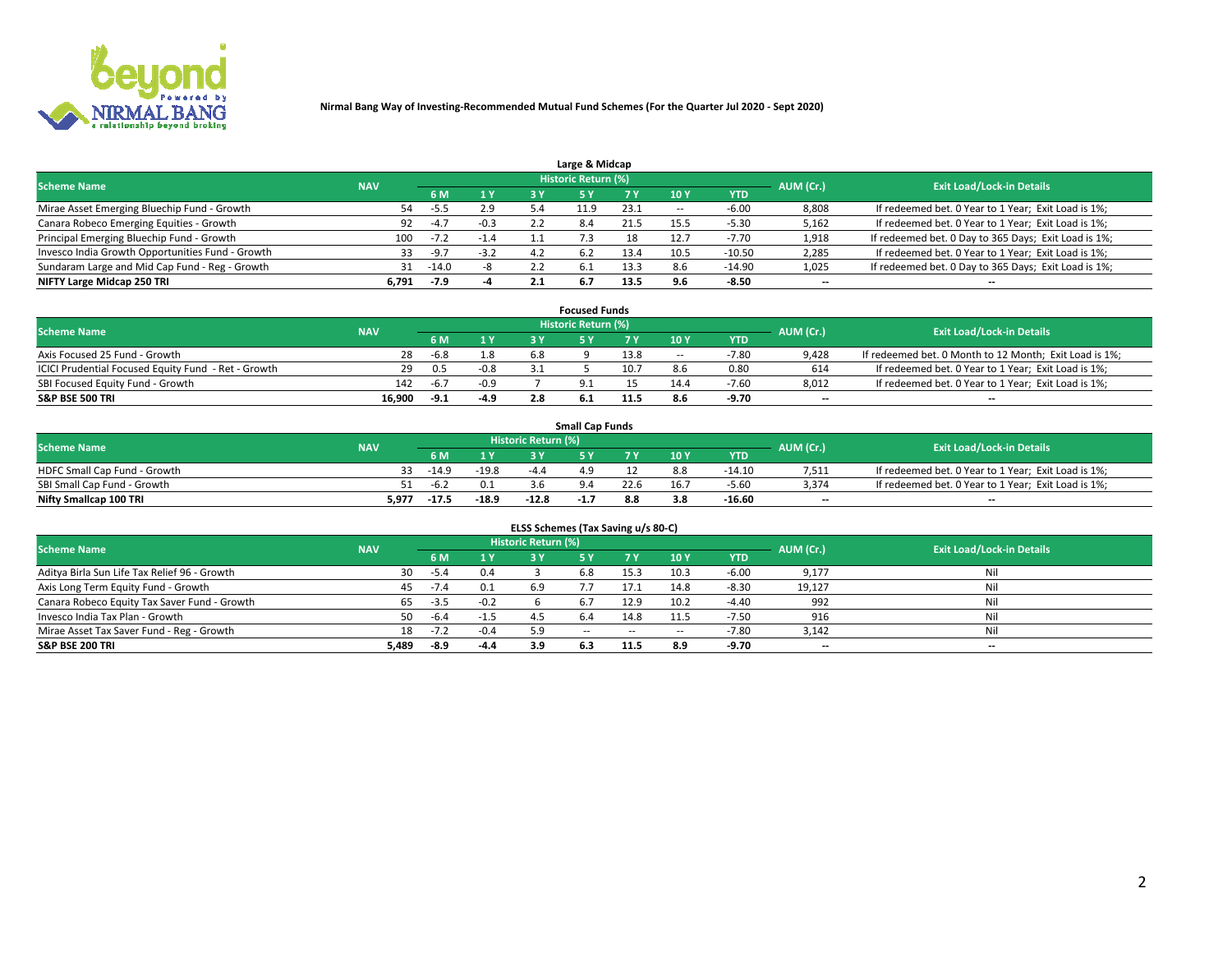

|                                                        |            |            |        |                            | <b>Solution Oriented</b> |      |                          |            |                          |                                                                             |
|--------------------------------------------------------|------------|------------|--------|----------------------------|--------------------------|------|--------------------------|------------|--------------------------|-----------------------------------------------------------------------------|
| <b>Scheme Name</b>                                     | <b>NAV</b> |            |        | <b>Historic Return (%)</b> |                          |      |                          |            | AUM (Cr.)                | <b>Exit Load/Lock-in Details</b>                                            |
|                                                        |            | <b>6 M</b> | 1 Y    | 3 Y                        |                          |      | 10Y                      | <b>YTD</b> |                          |                                                                             |
|                                                        |            |            |        |                            |                          |      |                          |            |                          | If redeemed bet. 0 Year to 1 Year; Exit Load is 3%; If redeemed bet.        |
| <b>HDFC Childrens Gift Fund</b>                        | 119        | $-4.6$     | $-2.1$ | 3.3                        | 6.9                      | 13.2 | 12.3                     | $-5.00$    |                          | 3,022 1 Year to 2 Year; Exit Load is 2%; If redeemed bet. 2 Year to 3 Year; |
|                                                        |            |            |        |                            |                          |      |                          |            |                          | Exit Load is 1%:                                                            |
| Tata Retirement Savings Fund - Moderate Plan - Reg     | 30         | $-4.7$     |        | 3.6                        |                          | 14.7 |                          | -5.30      | 1,034                    | If redeemed bet. 0 Month to 61 Month; Exit Load is 1%;                      |
| Tata Retirement Savings Fund - Progressive Plan - Reg  | 29         | $-7.3$     |        | -3.6                       | 8.5                      | 14.2 | $\overline{\phantom{a}}$ | $-8.10$    | 681                      | If redeemed bet. 0 Month to 61 Month; Exit Load is 1%;                      |
| Tata Retirement Savings Fund - Reg - Conservative Plan | 22         | 3.2        | 6.8    | 5.5                        |                          | 9.6  | -                        | 3.20       | 134                      | If redeemed bet. 0 Month to 61 Month; Exit Load is 1%;                      |
| S&P BSE 200 TRI                                        | 5,489      | -8.9       | $-4.4$ | 3.9                        | 6.3                      | 11.5 | 8.9                      | $-9.70$    | $\overline{\phantom{a}}$ | $- -$                                                                       |

|                                                    |            |         |                |                            | <b>Index Fund</b> |      |      |            |                          |                                                      |
|----------------------------------------------------|------------|---------|----------------|----------------------------|-------------------|------|------|------------|--------------------------|------------------------------------------------------|
| <b>Scheme Name</b>                                 | <b>NAV</b> |         |                | <b>Historic Return (%)</b> |                   |      |      |            | AUM (Cr.)                | <b>Exit Load/Lock-in Details</b>                     |
|                                                    |            |         | $\sqrt{1}$ $V$ | 2 V                        |                   | 7 V  | 10 Y | <b>YTD</b> |                          |                                                      |
| HDFC Index Fund-NIFTY 50 Plan                      | 99         | $-10.5$ | -6.3           |                            |                   |      |      | $-11.40$   | 1,622                    | If redeemed bet. 0 Day to 3 Day; Exit Load is 0.25%; |
| ICICI Prudential Nifty Next 50 Index Fund - Growth |            | -6.4    | $-1.7$         | $-0.6$                     |                   | 12.3 |      | $-7.10$    | 769                      | Nil                                                  |
| UTI Nifty Index Fund - Growth                      |            | $-10.3$ |                |                            |                   | 10.1 |      | $-11.20$   | 2,147                    | Nil                                                  |
| Nifty 50 TRI                                       | 15,237     | -9.9    | $-5.5$         |                            |                   | 10.6 | 8.8  | $-10.80$   | $\overline{\phantom{a}}$ | $- -$                                                |

|                                       |            |        |      |                            | <b>Contra/Value Fund</b> |      |     |            |                          |                                                     |
|---------------------------------------|------------|--------|------|----------------------------|--------------------------|------|-----|------------|--------------------------|-----------------------------------------------------|
| <b>Scheme Name</b>                    | <b>NAV</b> |        |      | <b>Historic Return (%)</b> |                          |      |     |            | AUM (Cr.)                | <b>Exit Load/Lock-in Details</b>                    |
|                                       |            |        | 1 V  |                            |                          | 7 V  | 10Y | <b>YTD</b> |                          |                                                     |
| Invesco India Contra Fund - Growth    |            | -4.3   |      |                            |                          |      |     | $-5.00$    | 4,300                    | If redeemed bet. 0 Year to 1 Year; Exit Load is 1%; |
| UTI Value Opportunities Fund - Growth | 59         | $-8.3$ | -2.i |                            |                          |      |     | $-8.90$    | 3,750                    | If redeemed bet. 0 Year to 1 Year; Exit Load is 1%; |
| <b>S&amp;P BSE 500 TRI</b>            | 16.900     | -9.1   | -4.9 |                            |                          | 11.5 |     | -9.70      | $\overline{\phantom{a}}$ | $- -$                                               |

| Sector/Thematic                                                           |            |        |         |                            |     |      |                          |            |           |                                                                              |  |  |  |  |
|---------------------------------------------------------------------------|------------|--------|---------|----------------------------|-----|------|--------------------------|------------|-----------|------------------------------------------------------------------------------|--|--|--|--|
| <b>Scheme Name</b>                                                        | <b>NAV</b> |        |         | <b>Historic Return (%)</b> |     |      |                          |            | AUM (Cr.) | <b>Exit Load/Lock-in Details</b>                                             |  |  |  |  |
|                                                                           |            | 6 M    | 1Y      | 3 Y                        | 5 Y |      | 10Y                      | <b>YTD</b> |           |                                                                              |  |  |  |  |
| Canara Robeco Consumer Trends Fund - Reg - Growth                         | 40         | $-5.3$ | 1.8     |                            | 8.2 | 14.3 | 12.3                     | $-6.90$    | 372       | If redeemed bet. 0 Year to 1 Year; Exit Load is 1%;                          |  |  |  |  |
| Mirae Asset Great Consumer Fund - Growth                                  | 34         | $-8.5$ | $-0.7$  | 5.6                        | 8.7 | 14.7 | $\overline{\phantom{a}}$ | $-9.60$    | 867       | If redeemed bet. 0 Year to 1 Year; Exit Load is 1%;                          |  |  |  |  |
| <b>ICICI Prudential Technology Fund - Growth</b>                          | 58         | $-0.5$ | 1.9     | 13.6                       | 8.3 | 16.4 |                          | 0.40       | 354       | If redeemed bet. 0 Day to 15 Day; Exit Load is 1%;                           |  |  |  |  |
| Nippon India Pharma Fund - Growth                                         | 189        | 24.5   | 36.5    | 13.2                       | 6.6 | 14.8 | 13.4                     | 24.00      | 2,992     | If redeemed bet. 0 Month and 0 Day to 1 Month and 0 Day; Exit<br>Load is 1%: |  |  |  |  |
| BNP Paribas India Consumption Fund - Reg - Growth                         | 13         | $-1.9$ | 9.2     | $\sim$ $-$                 |     |      |                          | $-2.50$    | 495       | If redeemed bet. 0 Month to 12 Month; Exit Load is 1%;                       |  |  |  |  |
| ICICI Prudential Banking and Financial Services Fund - Retail -<br>Growth | 50         | -26.7  | $-25.1$ | $-4.1$                     | 5.5 | 13.4 | 12.2                     | $-27.80$   | 2,265     | If redeemed bet. 0 Day to 15 Day; Exit Load is 1%;                           |  |  |  |  |
| <b>S&amp;P BSE 500 TRI</b>                                                | 16.900     | $-9.1$ | $-4.9$  | 2.8                        | 6.1 | 11.5 | 8.6                      | $-9.70$    | --        | $- -$                                                                        |  |  |  |  |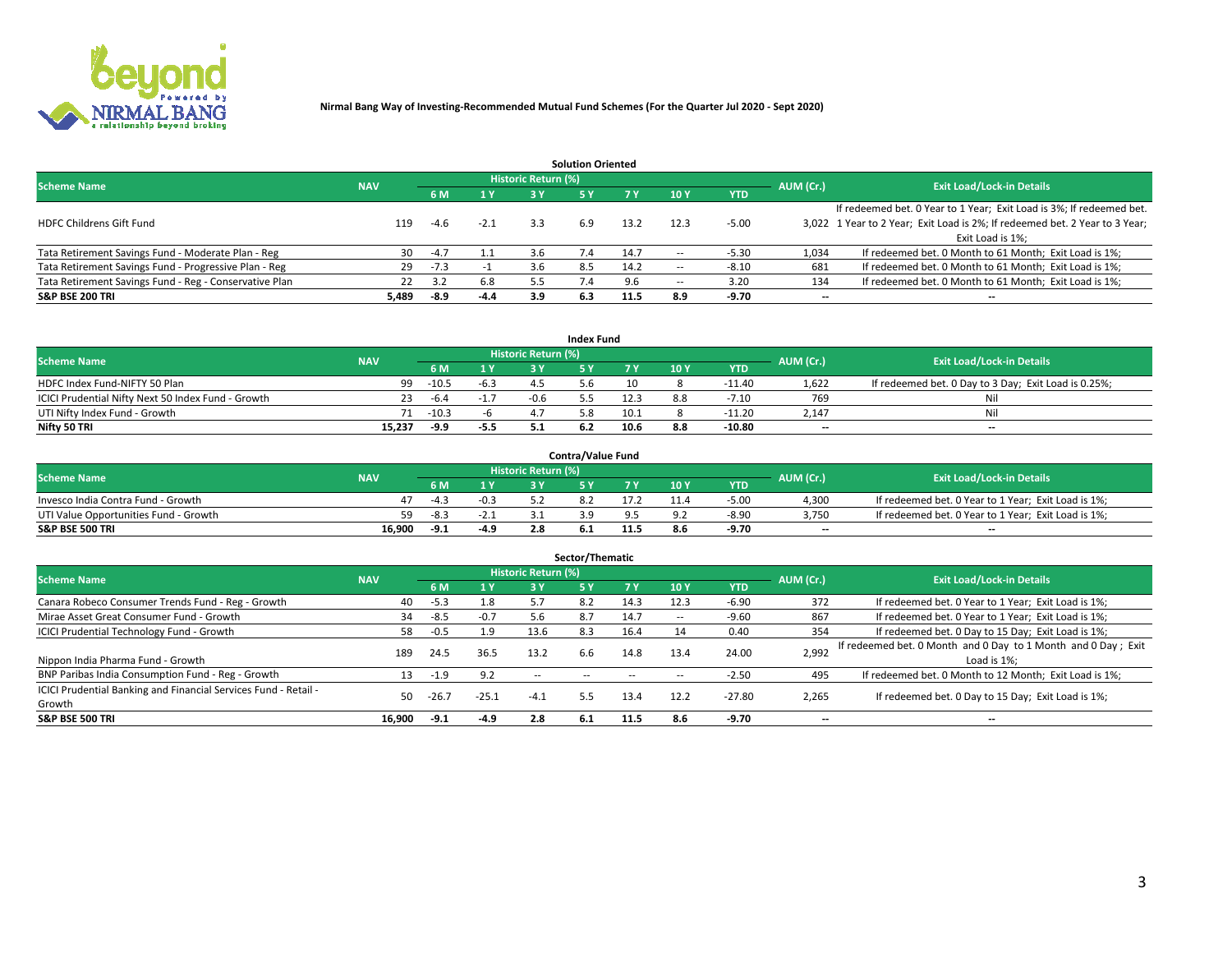

| <b>Dynamic Asset Allocation Funds</b>                   |            |                                  |        |     |  |        |                          |            |                          |                                                          |  |  |  |  |
|---------------------------------------------------------|------------|----------------------------------|--------|-----|--|--------|--------------------------|------------|--------------------------|----------------------------------------------------------|--|--|--|--|
| <b>Scheme Name</b>                                      | AUM (Cr.)  | <b>Exit Load/Lock-in Details</b> |        |     |  |        |                          |            |                          |                                                          |  |  |  |  |
|                                                         | <b>NAV</b> | 6 M                              | 1 Y    |     |  |        | 10Y                      | <b>YTD</b> |                          |                                                          |  |  |  |  |
| ICICI Prudential Balanced Advantage Fund - Reg - Growth | 36         | $-3.9$                           | 1.8    | 5.3 |  |        | 10.9                     | $-4.40$    | 24,583                   | If redeemed bet. 0 Year to 1 Year; Exit Load is 1%;      |  |  |  |  |
| Invesco India Dynamic Equity Fund - Growth              | -29        | $-3.5$                           | $-1.1$ |     |  |        |                          | $-4.20$    | 719                      | If redeemed bet. 0 Month to 3 Month; Exit Load is 0.25%; |  |  |  |  |
| Nippon India Balanced Advantage Fund - Growth           | 90         | $-4.5$                           | $-2.1$ |     |  | 10.8   |                          | $-5.10$    | 2,664                    | If redeemed bet. 0 Month to 12 Month; Exit Load is 1%;   |  |  |  |  |
| SBI Dynamic Asset Allocation Fund - Reg - Growth        | 13.        | -6.1                             |        | 2.4 |  | $\sim$ | $\overline{\phantom{a}}$ | $-6.90$    | 561                      | If redeemed bet. 0 Month to 12 Month; Exit Load is 1%;   |  |  |  |  |
| NIFTY 50 Hybrid Composite Debt 65:35 Index              | 10,253     | $-2.4$                           | 0.8    |     |  |        | 9.2                      | $-3.00$    | $\overline{\phantom{a}}$ |                                                          |  |  |  |  |

|                                                 |            |                                  |        |     | <b>Hybrid Aggressive</b> |        |      |            |                          |                                                        |
|-------------------------------------------------|------------|----------------------------------|--------|-----|--------------------------|--------|------|------------|--------------------------|--------------------------------------------------------|
| <b>Scheme Name</b>                              | AUM (Cr.)  | <b>Exit Load/Lock-in Details</b> |        |     |                          |        |      |            |                          |                                                        |
|                                                 | <b>NAV</b> | 6 M                              | 1 Y    |     |                          | 7 V    | 10Y  | <b>YTD</b> |                          |                                                        |
| Canara Robeco Equity Hybrid Fund - Growth       | 166        | -0.8                             | 4.4    | 6.3 |                          |        |      | 1.20       | 3,041                    | If redeemed bet. 0 Year to 1 Year; Exit Load is 1%;    |
| SBI Equity Hybrid Fund - Growth                 | 137        | -5.6                             | 0.1    | 5.9 |                          | 13.5   | 10.8 | $-6.20$    | 28,584                   | If redeemed bet. 0 Month to 12 Month; Exit Load is 1%; |
| Mirae Asset Hybrid - Equity Fund - Reg - Growth |            | $-5.1$                           | $-0.6$ | 5.4 | $\sim$ $\sim$            | $\sim$ | --   | -5.80      | 3,274                    | If redeemed bet. 0 Year to 1 Year; Exit Load is 1%;    |
| ICICI Prudential Equity & Debt Fund - Growth    | 126        | $-9.3$                           | $-5.9$ |     |                          | 12.4   |      | $-10.00$   | 17,423                   | If redeemed bet. 0 Year to 1 Year; Exit Load is 1%;    |
| NIFTY 50 Hybrid Composite Debt 65:35 Index      | 10.253     | $-2.4$                           | 0.8    |     |                          | 10.3   | 9.2  | $-3.00$    | $\overline{\phantom{a}}$ | $- -$                                                  |

| <b>Arbitrage Fund</b>                      |            |           |     |                     |  |        |        |            |           |                                                          |  |  |  |  |
|--------------------------------------------|------------|-----------|-----|---------------------|--|--------|--------|------------|-----------|----------------------------------------------------------|--|--|--|--|
| <b>Scheme Name</b>                         | <b>NAV</b> |           |     | Historic Return (%) |  |        |        |            | AUM (Cr.) | <b>Exit Load/Lock-in Details</b>                         |  |  |  |  |
|                                            |            | L M.      | 3 M | 6 M                 |  |        |        | <b>YTD</b> |           |                                                          |  |  |  |  |
| IDFC Arbitrage Fund - Reg - Growth         |            | 25        | 4.4 |                     |  |        |        | 4.30       | 7,978     | If redeemed bet. 0 Month to 1 Month; Exit Load is 0.25%; |  |  |  |  |
| Kotak Equity Arbitrage Fund - Reg - Growth | 28         | l.6       |     |                     |  |        |        | 5.20       | 14,663    | If redeemed bet. 0 Day to 30 Day; Exit Load is 0.25%;    |  |  |  |  |
| Tata Arbitrage Fund - Reg - Growth         |            | 2.8       |     |                     |  | $\sim$ | $\sim$ | 6.20       | 1,619     | If redeemed bet. 0 Day to 30 Day; Exit Load is 0.25%;    |  |  |  |  |
| Nippon India Arbitrage Fund - Growth       |            | 20<br>2.8 |     |                     |  |        |        | 5.20       | 7.944     | If redeemed bet. 0 Month to 1 Month; Exit Load is 0.25%; |  |  |  |  |

|                                                     |            |     |     |                     | Overnight Fund |     |            |                 |                          |                                  |
|-----------------------------------------------------|------------|-----|-----|---------------------|----------------|-----|------------|-----------------|--------------------------|----------------------------------|
| <b>Scheme Name</b>                                  | <b>NAV</b> |     |     | Historic Return (%) |                |     | <b>YTM</b> | Avg             | AUM (Cr.)                | <b>Exit Load/Lock-in Details</b> |
|                                                     |            | 1W  | 2 W | 1 M                 | : M            | 1Y  |            | <b>Maturity</b> |                          |                                  |
| Aditya Birla Sun Life Overnight Fund - Reg - Growth | 1,086      | 3.0 | 2.7 | 2.8                 | 2.9            |     | 3.25       |                 | 8,257                    | Nil                              |
| HDFC Overnight Fund - Growth                        | 2,977      | 2.9 | 2.7 | 2.8                 | 2.0            |     | 3.18       | $\sim$ $-$      | 13,989                   | Nil                              |
| ICICI Prudential Overnight Fund - Reg - Growth      | 108        | 2.9 | 2.7 | 2.8                 |                |     | 3.19       |                 | 10,566                   | Nil                              |
| Nippon India Overnight Fund - Reg - Growth          | 108        | 3.0 | 2.8 | 2.8                 |                | 4.4 | 3.24       | 0.00            | 4,597                    | Nil                              |
| Kotak Overnight Fund - Reg - Growth                 | 1,073      | 2.9 | 2.7 |                     | 2.8            |     | 3.18       |                 | 6,585                    | Nil                              |
| <b>CRISIL Liquid Fund Index</b>                     | $- -$      | 4.1 |     | 4.4                 | 4.9            |     | --         | $- -$           | $\overline{\phantom{a}}$ | $- -$                            |

#### **Overnight Fund**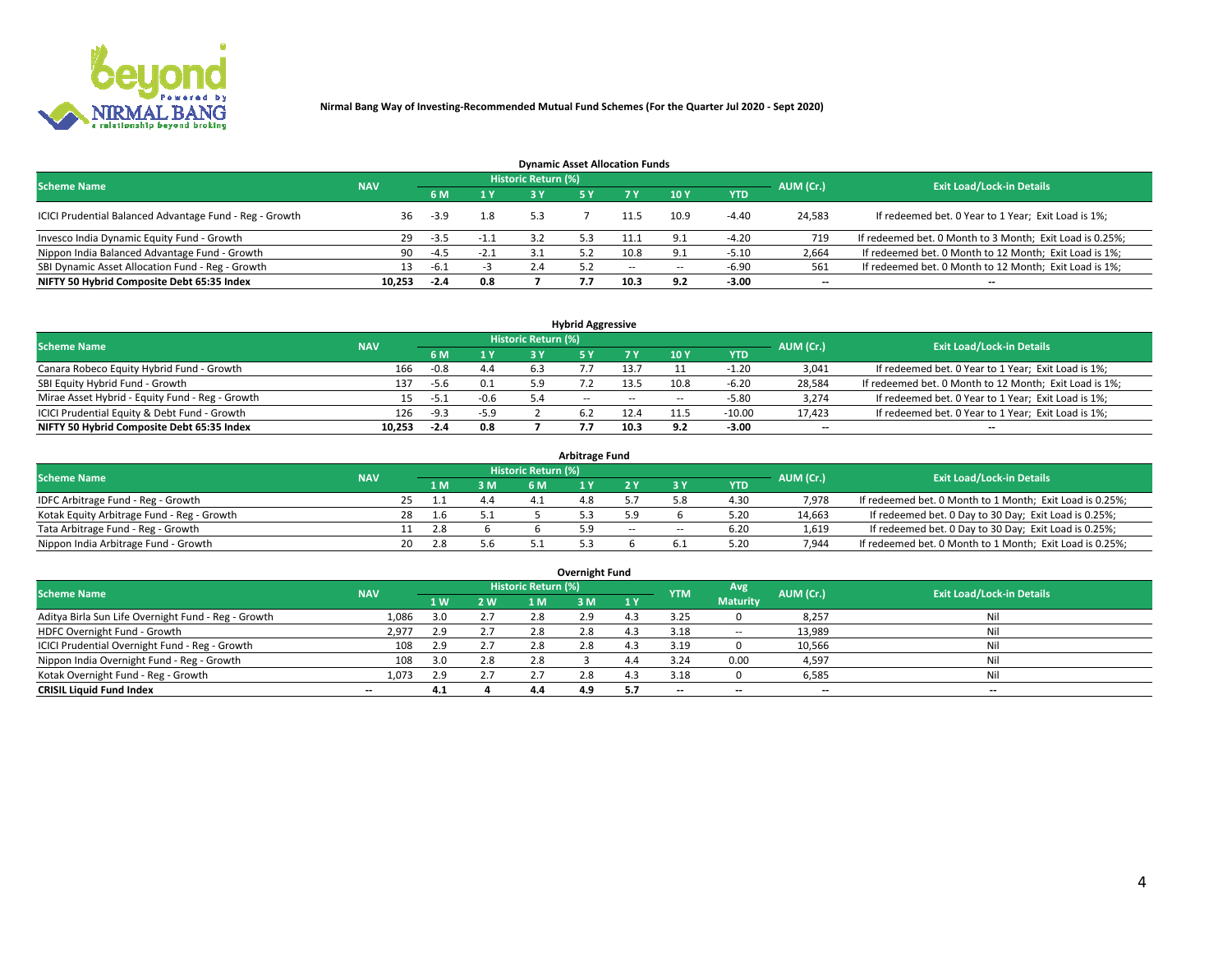

|                                                  |            |     |     |                     | <b>Liquid Funds</b> |     |            |                 |           |                                  |
|--------------------------------------------------|------------|-----|-----|---------------------|---------------------|-----|------------|-----------------|-----------|----------------------------------|
| <b>Scheme Name</b>                               | <b>NAV</b> |     |     | Historic Return (%) |                     |     | <b>YTM</b> | Avg             | AUM (Cr.) | <b>Exit Load/Lock-in Details</b> |
|                                                  |            | 4W  | 2 W | 1 M                 | M                   | 1 Y |            | <b>Maturity</b> |           |                                  |
| Aditya Birla Sun Life Liquid Fund - Reg - Growth | 322        | 3.5 | 3.9 | 4.3                 |                     |     | 4.06       | 0.12            | 43,090    | *Ref Footnote                    |
| ICICI Prudential Liquid Fund - Reg - Growth      | 296        | 3.3 | 3.6 | 4.1                 | 4.                  |     | 4.07       | 0.13            | 57,566    | *Ref Footnote                    |
| Kotak Liquid Fund - Reg - Growth                 | 4,048      | 3.3 | 3.6 |                     | 4.4                 |     | 3.64       | 0.12            | 32,360    | *Ref Footnote                    |
| Nippon India Liquid Fund - Growth                | 4,886      | 3.3 | 3.7 | 4.1                 | 4.8                 |     | 3.89       | 0.13            | 31,728    | *Ref Footnote                    |
| Mahindra Manulife Liquid Fund - Reg - Growth     | 1,298      | 3.5 | 3.7 |                     | 4.6                 | i h |            | 0.06            | 2,362     | *Ref Footnote                    |
| <b>CRISIL Liquid Fund Index</b>                  | $- -$      | 4.1 |     | 4.4                 | 4.9                 |     | --         | $- -$           | --        | $- -$                            |

|                                              |            |      |     |                            | <b>Ultra Short Fund</b> |        |            |                 |                          |                                  |
|----------------------------------------------|------------|------|-----|----------------------------|-------------------------|--------|------------|-----------------|--------------------------|----------------------------------|
| <b>Scheme Name</b>                           | <b>NAV</b> |      |     | <b>Historic Return (%)</b> |                         |        | <b>YTM</b> | <b>Avg</b>      | AUM (Cr.)                | <b>Exit Load/Lock-in Details</b> |
|                                              |            | 1 M. | 3 M | 6 M                        |                         | 3 Y    |            | <b>Maturity</b> |                          |                                  |
| HDFC Ultra Short Term Fund - Reg - Growth    |            | 10.6 | 9.7 |                            |                         | $\sim$ | 5.39       | $\sim$ $-$      | 7,697                    | Nil                              |
| L&T Ultra Short Term Fund - Growth           |            |      | 8.2 |                            |                         |        | 4.38       | $\sim$ $-$      | 1.960                    | Nil                              |
| <b>NIFTY Ultra Short Duration Debt Index</b> | 4,139      | 6.3  | 7.3 |                            |                         |        | $- -$      | $- -$           | $\overline{\phantom{a}}$ | $- -$                            |

| <b>Monev Market Fund</b>                                |            |      |      |                     |     |       |                          |                 |                          |                                  |  |  |  |  |
|---------------------------------------------------------|------------|------|------|---------------------|-----|-------|--------------------------|-----------------|--------------------------|----------------------------------|--|--|--|--|
| <b>Scheme Name</b>                                      | <b>NAV</b> |      |      | Historic Return (%) |     |       | <b>YTM</b>               | 'Avg            | AUM (Cr.)                | <b>Exit Load/Lock-in Details</b> |  |  |  |  |
|                                                         |            | 1 M  | 3 M  | 6 M                 |     | -3 Y  |                          | <b>Maturity</b> |                          |                                  |  |  |  |  |
| Aditya Birla Sun Life Money Manager Fund - Reg - Growth | 276        | 9.5  | 9.9  | 8.5                 | 8.1 | 7.9   | 4.91                     | 0.70            | 8,422                    | Nil                              |  |  |  |  |
| HDFC Money Market Fund - Growth                         | 4,292      | 10.2 | 10.5 | 8.6                 | 8.2 |       | 4.76                     | $\sim$ $\sim$   | 8,422                    | Nil                              |  |  |  |  |
| Tata Money Market Fund - Reg - Growth                   | 3,530      | 8.9  | 9.2  | 8.2                 |     |       |                          | 0.60            | 287                      | Nil                              |  |  |  |  |
| <b>CRISIL Liquid Fund Index</b>                         | $- -$      | 4.4  | 4.9  | 5.2                 |     | $- -$ | $\overline{\phantom{a}}$ | $-$             | $\overline{\phantom{a}}$ | $- -$                            |  |  |  |  |

|                                       |            |       |      |                     | <b>Short Term Fund</b> |     |      |                 |           |                                  |
|---------------------------------------|------------|-------|------|---------------------|------------------------|-----|------|-----------------|-----------|----------------------------------|
| <b>Scheme Name</b>                    | <b>NAV</b> |       |      | Historic Return (%) |                        |     | YTM  | Avg             | AUM (Cr.) | <b>Exit Load/Lock-in Details</b> |
|                                       |            | 1 M . | 3 M  | 6 M                 |                        | 2V  |      | <b>Maturity</b> |           |                                  |
| HDFC Short Term Debt Fund - Growth    |            | 27.8  | 19.6 |                     | 11.7                   | 8.8 | 7.26 | $\sim$ $-$      | 11,138    | M                                |
| Nippon India Short Term Fund - Growth | 39         | 24.1  |      |                     | 10.4                   |     | ว.5t | 2.87            | 6,106     | N                                |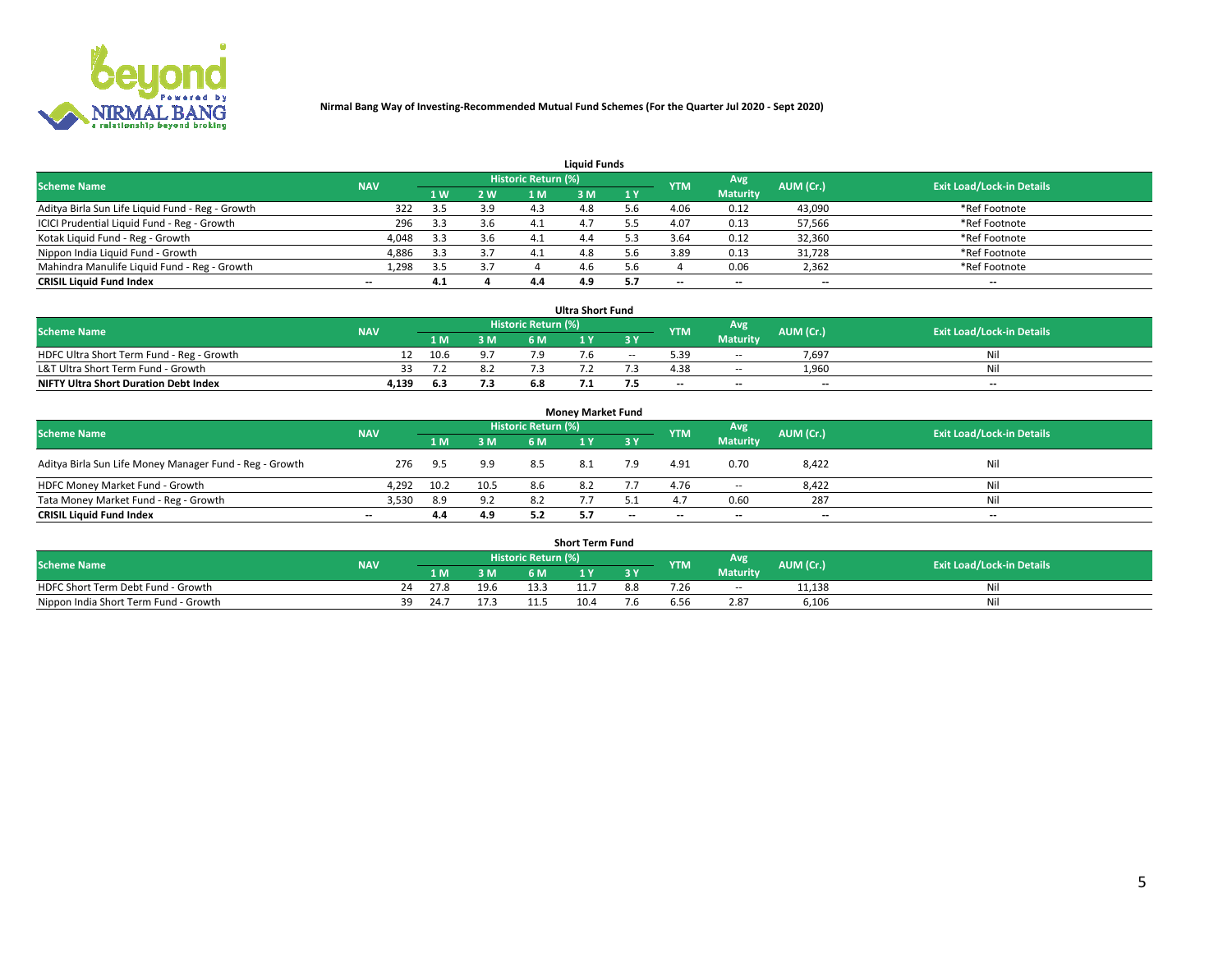

|                                           |            |      |      |                     | <b>Low Duration Fund</b> |     |            |                 |           |                                  |
|-------------------------------------------|------------|------|------|---------------------|--------------------------|-----|------------|-----------------|-----------|----------------------------------|
| <b>Scheme Name</b>                        | <b>NAV</b> |      |      | Historic Return (%) |                          |     | <b>YTM</b> | Avg             | AUM (Cr.) | <b>Exit Load/Lock-in Details</b> |
|                                           |            | L M. | 3 M  |                     |                          | 3 Y |            | <b>Maturity</b> |           |                                  |
| Axis Treasury Advantage Fund - Growth     | 2.324      | 16.1 | 12.3 |                     | 8.8                      |     |            | 1.01            | 4.777     | Nil                              |
| Canara Robeco Savings Fund - Reg - Growth |            | 12.5 |      |                     |                          |     | 4.62       | $- -$           | 1,049     | Nil                              |
| IDFC Low Duration Fund - Reg - Growth     | 29.        | 16.6 | 12.3 |                     |                          |     | 4.59       | 0.97            | 4,144     | Nil                              |

| <b>Banking &amp; PSU Bond Funds</b>                 |            |    |      |      |                     |  |     |            |                 |           |                                  |  |  |  |
|-----------------------------------------------------|------------|----|------|------|---------------------|--|-----|------------|-----------------|-----------|----------------------------------|--|--|--|
| <b>Scheme Name</b>                                  | <b>NAV</b> |    |      |      | Historic Return (%) |  |     | <b>YTM</b> | Avg             | AUM (Cr.) | <b>Exit Load/Lock-in Details</b> |  |  |  |
|                                                     |            |    | 1 M. | 3 M  | 6 M                 |  |     |            | <b>Maturity</b> |           |                                  |  |  |  |
| HDFC Banking and PSU Debt Fund - Reg - Growth       |            |    | 26.1 | 17.9 | 12.4                |  | 8.4 | 6.94       | $\sim$ $-$      | 6.416     | Ni                               |  |  |  |
| Kotak Banking and PSU Debt Fund - Reg - Growth      |            | 49 | 25.4 | 19.8 |                     |  |     |            | 4.12            | 6,163     | Ni                               |  |  |  |
| Nippon India Banking & PSU Debt Fund - Reg - Growth |            | 16 | 26.4 | 21.7 | 14.7                |  |     | 5.65       | 2.98            | 4,973     | Ni                               |  |  |  |

| <b>Corporate Bond Funds</b>                         |            |      |      |                            |      |  |            |            |           |                                                         |  |  |  |  |
|-----------------------------------------------------|------------|------|------|----------------------------|------|--|------------|------------|-----------|---------------------------------------------------------|--|--|--|--|
| <b>Scheme Name</b>                                  | <b>NAV</b> |      |      | <b>Historic Return (%)</b> |      |  | <b>YTM</b> | Avg        | AUM (Cr.) | <b>Exit Load/Lock-in Details</b>                        |  |  |  |  |
|                                                     |            |      | 3 M  | 6 M.                       |      |  |            | Maturity   |           |                                                         |  |  |  |  |
| ICICI Prudential Corporate Bond Fund - Reg - Growth |            | 25.7 | 21.3 | 13.4                       |      |  |            |            | 12.707    | Nil                                                     |  |  |  |  |
| L&T Triple Ace Bond Fund - Reg - Growth             | 56         | 22.8 | 26.3 |                            |      |  | 6.71       | $\sim$ $-$ | 3,871     | If redeemed bet. 0 Month to 3 Month; Exit Load is 0.5%; |  |  |  |  |
| Kotak Corporate Bond Fund - Std - Growth            | 2.798      | 24.7 | 16.6 |                            | 10.5 |  |            | 1.68       | 4,359     | Nil                                                     |  |  |  |  |

| Credit Risk Fund                           |            |    |      |      |                     |     |     |            |                 |           |                                                           |  |  |
|--------------------------------------------|------------|----|------|------|---------------------|-----|-----|------------|-----------------|-----------|-----------------------------------------------------------|--|--|
| <b>Scheme Name</b>                         | <b>NAV</b> |    |      |      | Historic Return (%) |     |     | <b>YTM</b> | Avg.            | AUM (Cr.) | <b>Exit Load/Lock-in Details</b>                          |  |  |
|                                            |            |    | 1 M  | 3M   | 6 M                 |     | 3 Y |            | <b>Maturity</b> |           |                                                           |  |  |
| ICICI Prudential Credit Risk Fund - Growth |            | 22 | 24.0 | 10.9 | 9.3                 | 9.9 | '.8 | 9.29       | 2.53            | 6,695     | If redeemed bet. 0 Year to 1 Year; Exit Load is 1%;       |  |  |
| HDFC Credit Risk Debt Fund - Reg - Growth  |            |    | 32.4 | 9.8  | 8.9                 |     |     | 10.53      |                 | 6,309     | If redeemed bet. 0 Month to 12 Month; Exit Load is 1%; If |  |  |
|                                            |            |    |      |      |                     |     |     |            | $\sim$ $-$      |           | redeemed bet. 12 Month to 18 Month; Exit Load is 0.5%;    |  |  |
|                                            |            |    |      |      |                     |     |     |            |                 |           | If redeemed bet. 0 Month to 12 Month; Exit Load is 3%; If |  |  |
| SBI Credit Risk Fund - Growth              |            | 33 | 24.8 | 11.5 |                     | 8.7 | 6.7 | 8.77       | 2.02            | 3,949     | redeemed bet. 12 Month to 24 Month; Exit Load is 1.5%; If |  |  |
|                                            |            |    |      |      |                     |     |     |            |                 |           | redeemed bet. 24 Month to 36 Month; Exit Load is 0.75%;   |  |  |

| <b>Floater Fund</b>                      |            |  |      |      |                     |     |     |            |                        |           |                                                         |
|------------------------------------------|------------|--|------|------|---------------------|-----|-----|------------|------------------------|-----------|---------------------------------------------------------|
| <b>Scheme Name</b>                       | <b>NAV</b> |  |      |      | Historic Return (%) |     |     | <b>YTM</b> | Avg<br><b>Maturity</b> | AUM (Cr.) | <b>Exit Load/Lock-in Details</b>                        |
|                                          |            |  | 1 M  | ЗM   | 6 M.                | . . | י כ |            |                        |           |                                                         |
| Nippon India Floating Rate Fund - Growth |            |  | 28.1 | 21.6 | 14.4                |     |     |            | 2.88                   | 9.732     | If redeemed bet. 0 Month to 1 Month; Exit Load is 0.5%; |